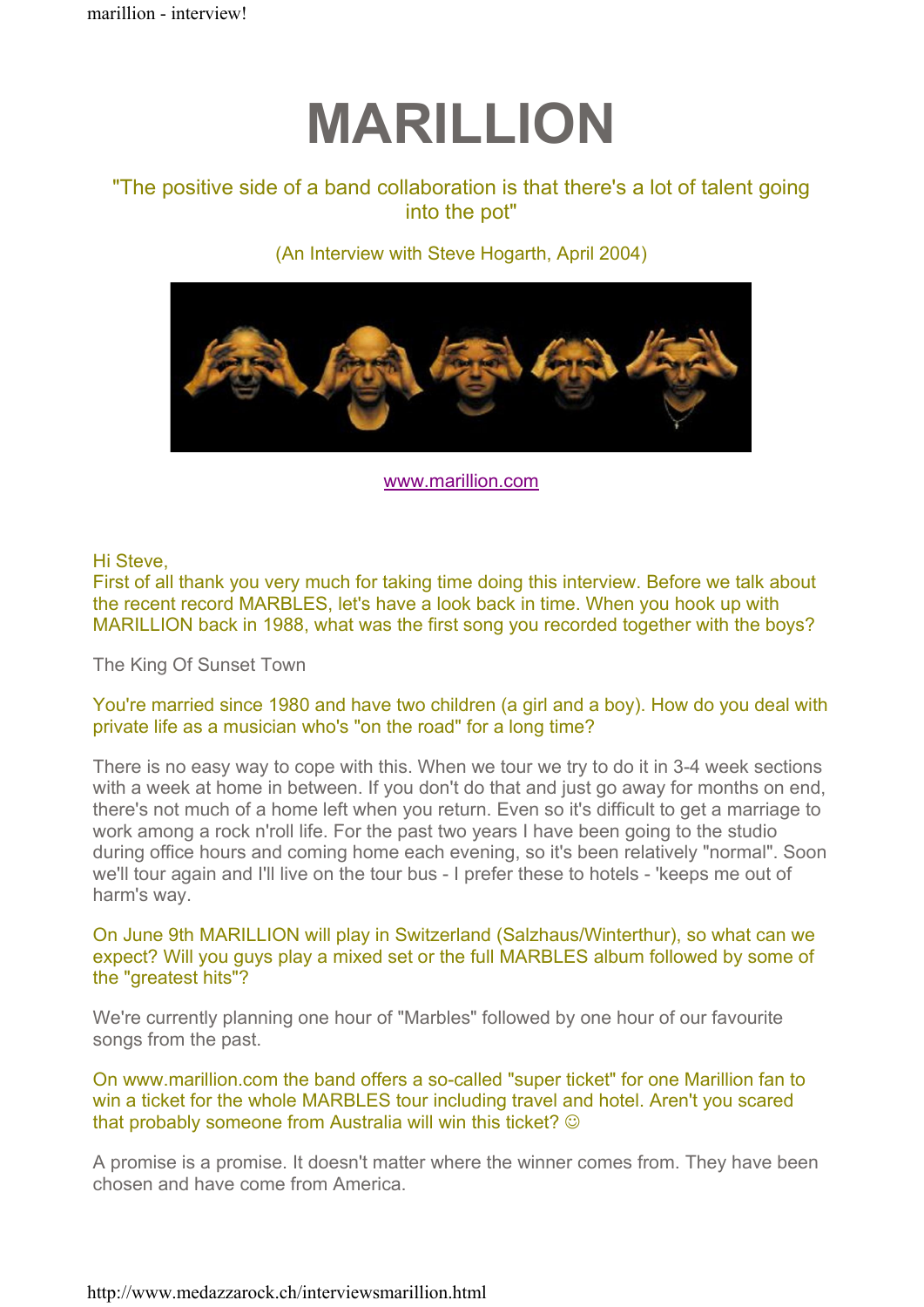## Marillion brought this new idea into the world of music that fans can pre-order the album before it's even written, to create music on your own without being under "pressure" of the music industry. Looks like your fans put a lot of confidence into Marillion.

It all started out in 1997 when our american fans raised 60,000\$ for us to make a club tour in the states. This was the first time we realized just what lengths the fans would go to support us. We started up a web site and decided to create a one-to-one relationship with our fans. It astounds us how much our fans trust us with their money and we're determined not to let them down.

#### Some years ago you wrote a solo album on your own called ICE CREAM GENIUS. So what do you prefer: Creating music on your own or as part of a band with different influences?

I find it easier to create the solo stuff because I'm my own boss and there's no conflict of ideas and egos. I feel I can just get on with it and paint my own picture without someone else coming along and deciding that brown would be a better colour for the sky - if you know what I mean. When you write with a band, it's a constant conflict because everyone has a vision and everyone has their own perceptions of what is a strong statement. A producer is a crucial element in order to select the best input from each musician. Without Dave, I think the music would be weaker. The positive side of a band collaboration is that there's a lot of talent going into the pot, so there's the potential for something extremely strong to come out of it if it can remain focussed.



### Is a follow up to ICE CREAM GENIUS planned in the near future?

They tell me (I'll believe it when I see it!) that I have November and December free this year. If it happens, then I'll go into the studio with Aziz, Richard, and Andy and see if we can jam something amazing together.

### I did read a lot of your interviews and it's a fact that you take your time to give in-depth answers without losing your sense of humor. How important are interviews for you?

I do them because they're there. I like talking to people, especially if they ask me intelligent questions, and I'm fortunate that, on the whole, I seem to get interviewed by people who are sympathetic to what we're trying to do. When I was young, I used to dread interviews, but these days I just don't worry. My conscience is totally clear about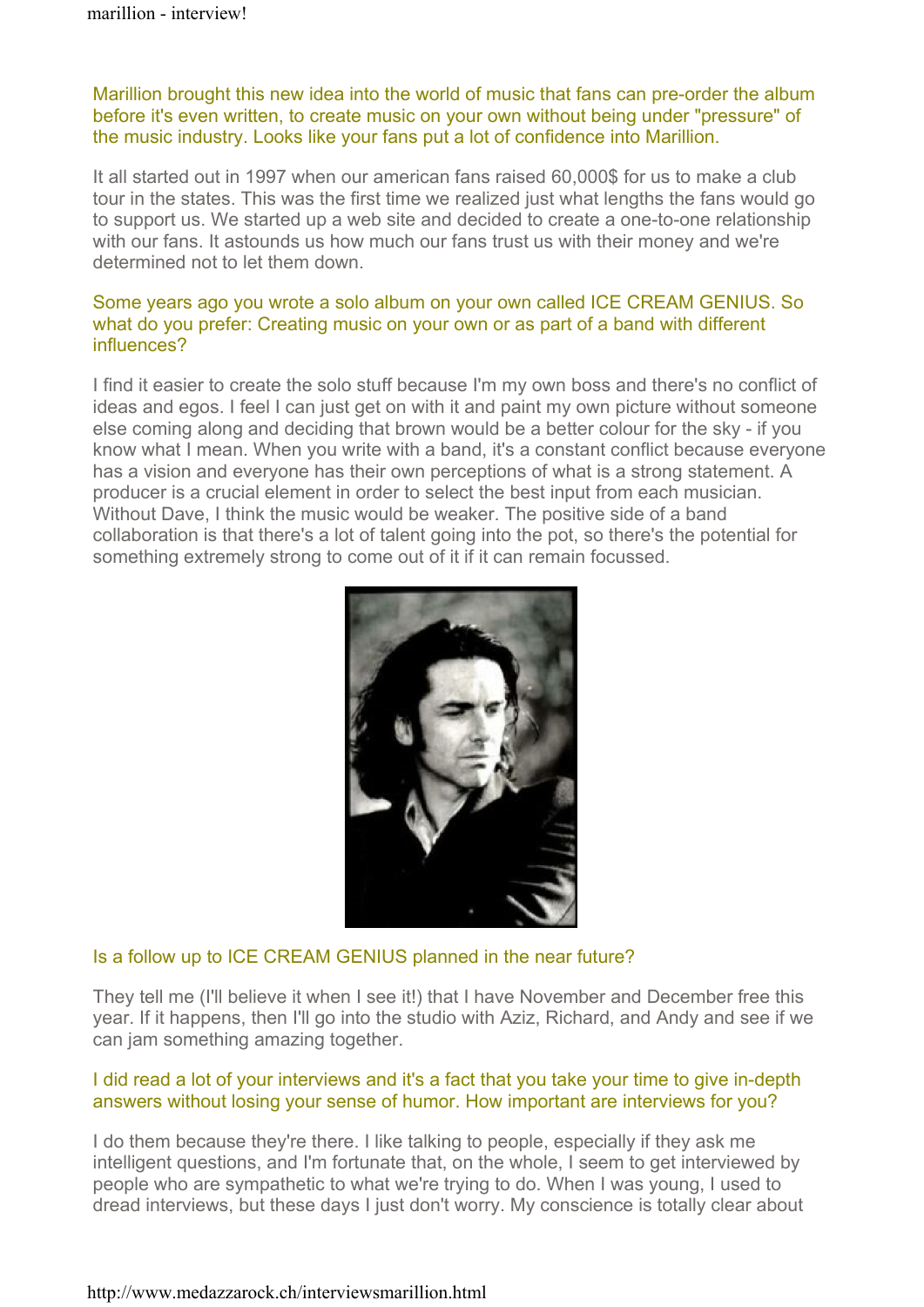the music I make with and outside Marillion so I feel pretty relaxed in any interview situation. If it gets heavy, I can give back as good as I get.

#### Aren't you tired of answering the same questions again and again?

Sometimes it's frustrating to sit down opposite one journalist after another when they're all asking you the same thing. It would be better to do a 20 minute press conference so that you just answer the obvious questions once, then do a series of 10 minute exclusives where you fill in the gaps with something more imaginative.

#### So what question people ask you the most?

"Tell me about your new album." This is a nice easy one for journalists who haven't done any preparation. "Is it a concept album?" They always seem to imagine it's going to be.. "How is your relationship with Fish?" How is YOUR relationship with your wife's exhusband? You haven't seen him for years? No, me neither.

Well, we don't want to waste your time with questions about all the records you did with marillion over the years, so let me just ask you one question to every album since you're in the band.

#### SEASONS END (1989)

Who's got the idea for the Video of UNINVITED GUEST? And did it take long to make this video?

It was the director's idea. We shot it in a day. I was on the set from 7.00 am til 2.00 am the following morning. When I returned to my London hotel at around 3.00 am, they'd put someone else in my room and I found them sleeping in my bed!

#### HOLYDAYS IN EDEN (1991)

DRY LAND is a song you already released with HOW WE LIVE. Did you came up with the idea to put it on HOLIDAYS IN EDEN or was it the idea of the other guys?

It was the idea of the producer, Chris Neill. He thought it was a hit single. He hadn't reckoned on the state of radio though..

### BRAVE (1994)

Was the idea of doing a movie to BRAVE already in your minds while writing the album?

It might have been at the very back of my mind. I tend to compose songs which make pictures in my head anyway.

### AFRAID OF SUNLIGHT (1995)

#### There's one big epic atmosphere through the whole album (except the uptempo CANNIBAL SURF BABE). Was there a concept behind AFRAID OF SUNLIGHT?

Not really. Many of the songs were related to the idea of the hero self-destructing as a consequence of his/her own success. I was thinking specifically of Elvis, OJ Simpson, Mike Tyson, Curt Cobain, Donald Campbell. Ironically, it would be this album which would eventually be responsible for the return of Donald Campbell's remains from the bottom of lake Coniston. It was also this album which led me to have lunch with Neil Armstrong.. Funny old life.

### THIS STRANGE ENGINGE (1997)

80 DAYS sounds like you wrote this one on tour. Is it an exception for MARILLION to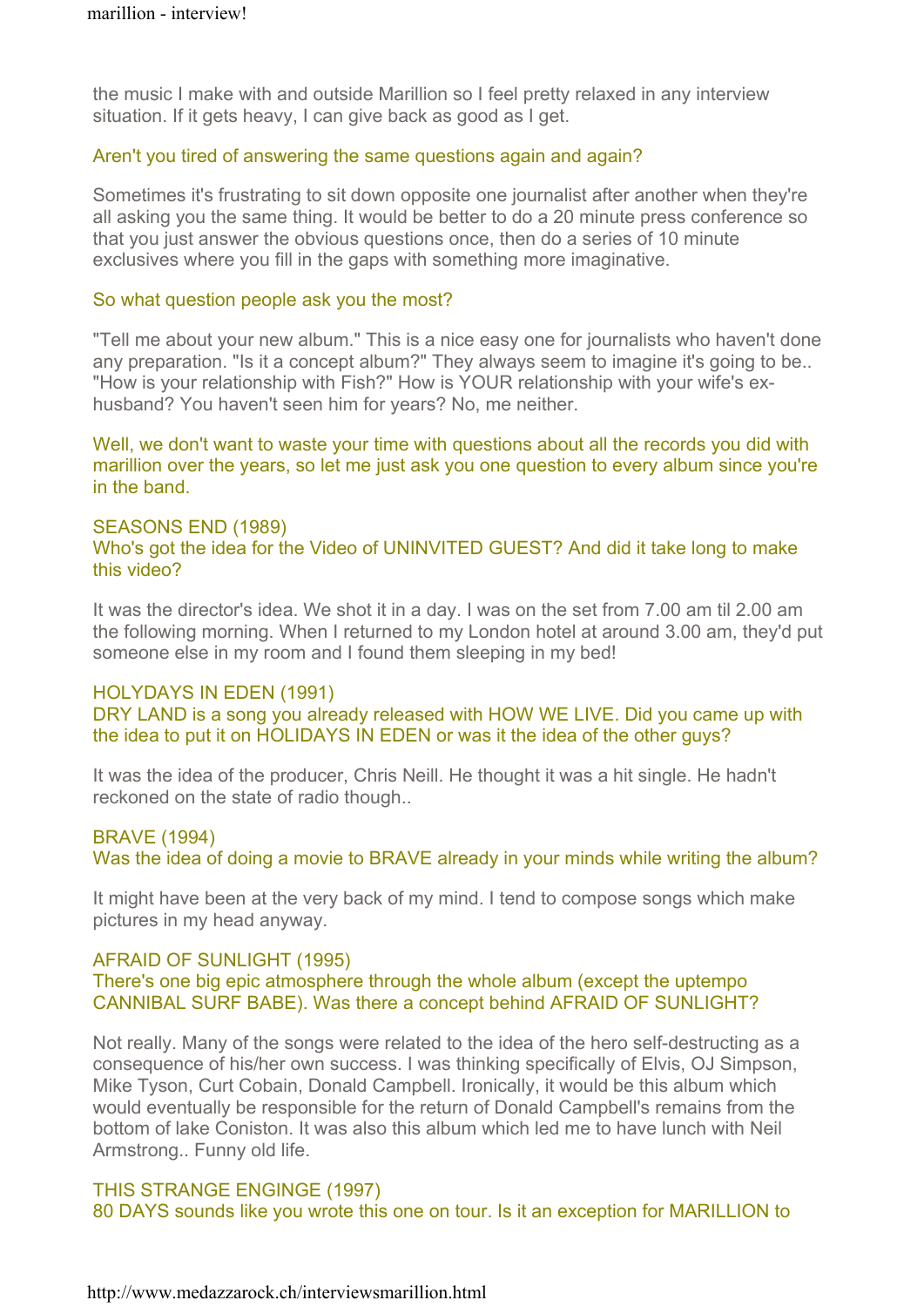#### write songs while touring, means, are you guys more kind of a "let's write the songs in the studio" band?

I wrote the lyric for 80 Days at the Astoria theatre in London. I was staring down into the street from a dressing room window up high in the building watching the people queuing to get into our gig. No-one seems to write songs about their fans (with the notable exception of George Harrison's "Apple Scruffs") and I wanted to say thanks. We have never written a song on the road - we just don't work well under pressure and we need to take a lot of time, so it's always a studio process.

#### RADIATON (1998)

With Songs like CATHEDRAL WALL, THESE CHAINS, THREE MINUTE BOY and NOW SHE' LL NEVER NOW this one is one of my favourite MARILLION records. But what the XXX do you guys did with the (average) production of this record? With a better production this one would be a real masterpiece.

I guess you could say it was an experiment that failed from the point of view of the sonics of it. I'm proud of the songs though. The remaster of "Radiation" which was done for the US release, does sound a lot better. Perhaps you could find it on import..

#### MARILLION.COM (1999)

To be honest, absolutely not my favourite Marillion record. Yours?

Not our best album. Worth the money though for "Go" and "House"

### ANORAKNOPHOBIA (2001)

How did you guys came up with the idea to name this record ANORAKNOPHOBIA - any deeper meaning behind this title?

There's a slang word in England "Anorak" which describes someone who is obsessed by some non-mainstream pursuit (trainspotting, archaeology, stamp collecting, steam engines, etc..). If you're an anorak it means you've crossed that line from being an enthusiast to having an obsessive knowledge to the point of being boring. Our fans are often called anoraks by those in the media who wish to be dismissive of them. I think it's good to be an anorak. We're anoraks too. We called the album AnorakNoPhobia as a way of showing solidarity with our hardcore fans who, after all, had financed the record.

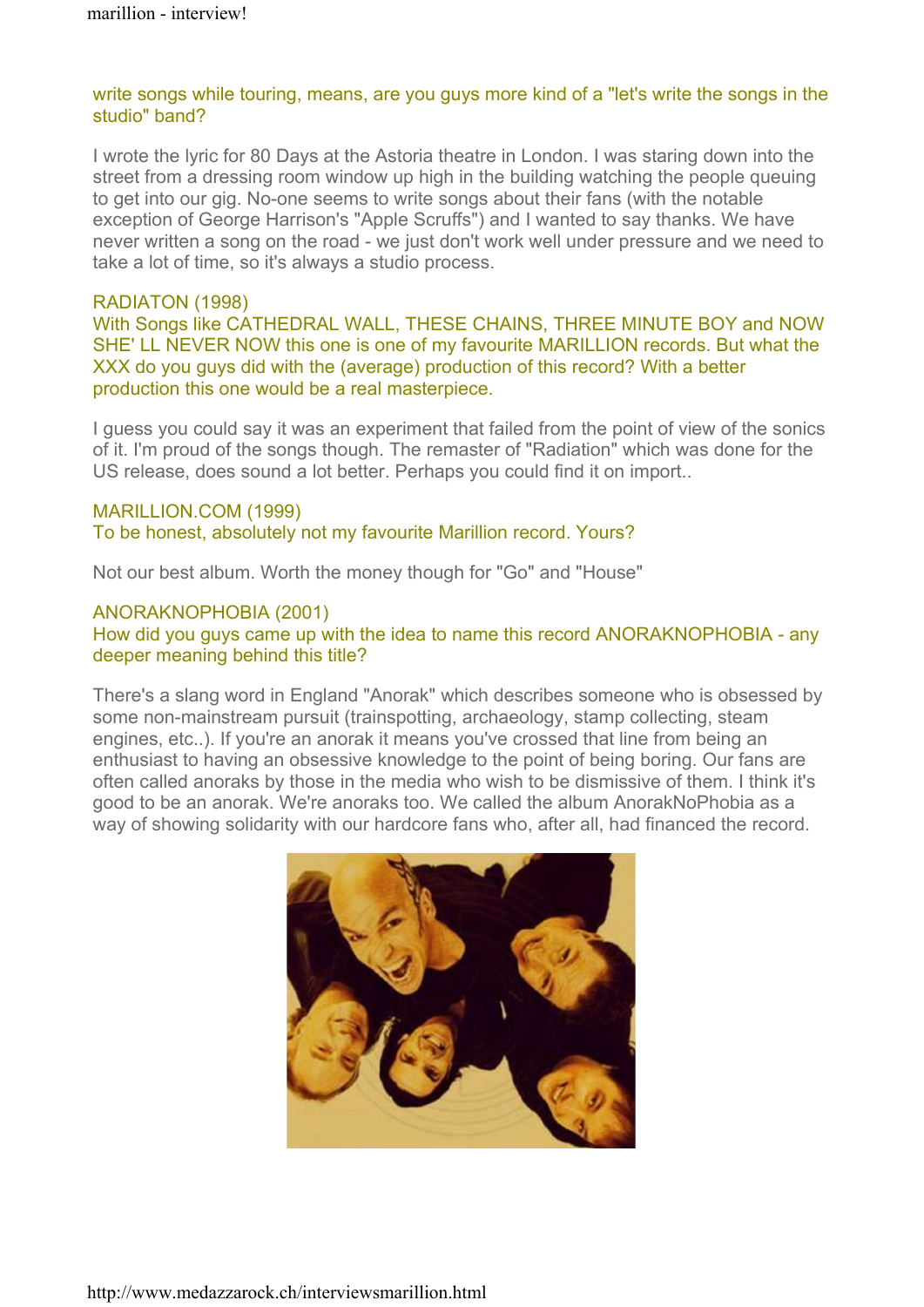So we arrived in the hear & now of MARILLION. The new album MARBLES will see the light of day in May. Are you guys still kinda nervous putting out a new record or is it more kind of "same procedure as every year..."?

I'm always nervous about the response from the fans. We don't write and record these albums for anyone other than ourselves. We just create what comes naturally from whichever accidents happen in our minds or in the studio at the time. For this reason we can never design our work and so we don't know what we're creating til it's finished. At the end we cross our fingers and hope that our new stuff is received favourably. You just never know..

### In my opinion, MARBLES is not really "easy listening", even for fans. Aren't you scared of getting some bad reviews from music magazines, just because people don't take the time that it deserves to listen to the album?

We've never won an award from the business or the media. We've had great albums given poxy three-star or two-star reviews in Q, so I have little regard for external criticism. The music is what it is. Some people are going to love it and some are going to think it's utter crap. Personally I can only protect my feelings by avoiding all reviews. I don't read any of it.



# It's a long road from SEASON's END to MARBLES. So what's the biggest difference from then to now, regarding to the songwriting?

The honest truth is that the process hasn't changed at all. We wrote them all by jamming in the studio and keeping any good accidents that happened. Then we took the accidents and formed them into arrangements. If I had a lot to say, the songs got longer, and if I didn't, they were usually short. I think the only big difference is that the five of us changed with the passing of time and the new influences coming into our music and our lives.

#### Since SEASONs END MARILLION always did some great videos. How important are videos for a band like MARILLION and have you already did a video for the new single YOU'RE GONE? If so, can you tell us something about the video?

We shot it like a live production although it looks quite like a TV studio. The verses are quite ghostly and all about my vocal performance straight to camera, while the choruses are all about light and the band playing. It's simple but I think it suits the song. We wanted to get away from having some airy-fairy pretty girl wandering around in a movie-esque style. We thought we should just keep it real. And we never had time to work out a dance routine..

At the end of our interviews we always have some kind of a game. Now we have a special one for you. I'll give you some words and you tell us what comes to your mind.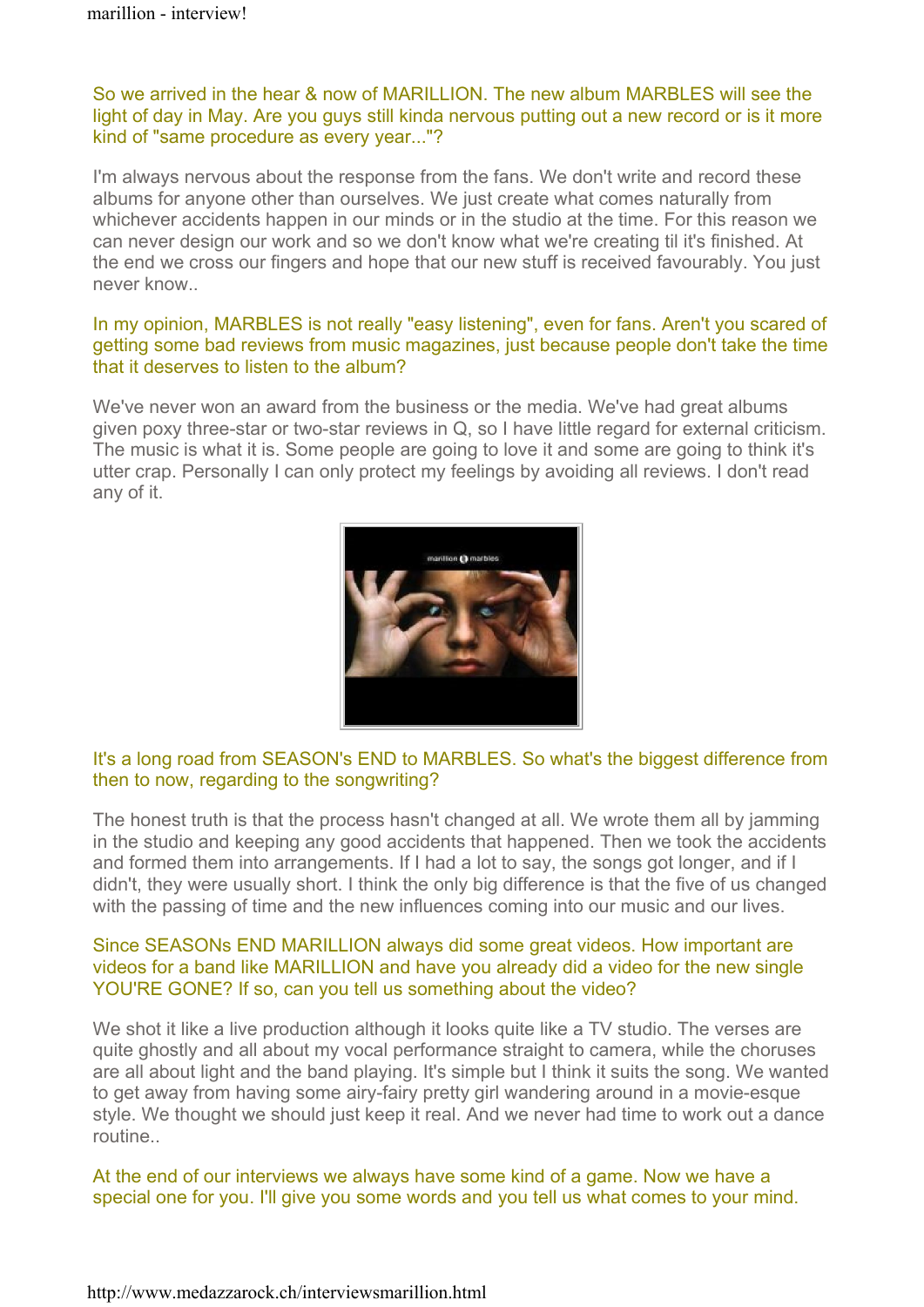## **Switzerland**

Chocolate, Cheese, Gigs that blow down in the storm. Pierre Michel Meier.

"prog rock" and people who call Marillion prog rock

A millstone.

"And if the bottle's no solution - Why does it feel so warm" (a song lyric Steve wrote)

Gosh - is it that time already?

# **Bootlegs**

If music were free, there'd be no music business. Imagine a world without the music business.. Heaven.

# **Holidays**

I have to have them in my head.

### Music Star / Pop Idol / World Idol a.s.o.

You can't blame the kids for dreaming. And you can't blame them for wanting a fast-track to success. What I object to is the way those bastards who invented it are being paid tens of millions annually, to generally screw up music, peoples taste, and make good stuff seem so "last year".

### Best Of - Compilations

Once upon a time, if you wanted a great song, you had to buy the single or the album it came from. Then one day, a desperate capitalist had the brilliant idea of buying up "catalogue" from people who owned the rights to the songs. NOT the artist, of course he/she'd already had to sign the rights away in order to make a living. So then the general public got into the idea of buying compilations and then they didn't want the rest of the artists work any more so the artists sold less records and the music business put little clauses in the artists contract saying that their royalties were halved for compilations etc.. etc.. They screw us every way they can and then they don't understand why record sales are in decline.

### Well, that's it.. any final words to our readers?

Eat more chocolate and I'll see you down the road…

(Interview by Ralph Leuenberger)

Questions/Thoughts? (or whatever):

### Mail us!

http://www.medazzarock.ch/interviewsmarillion.html